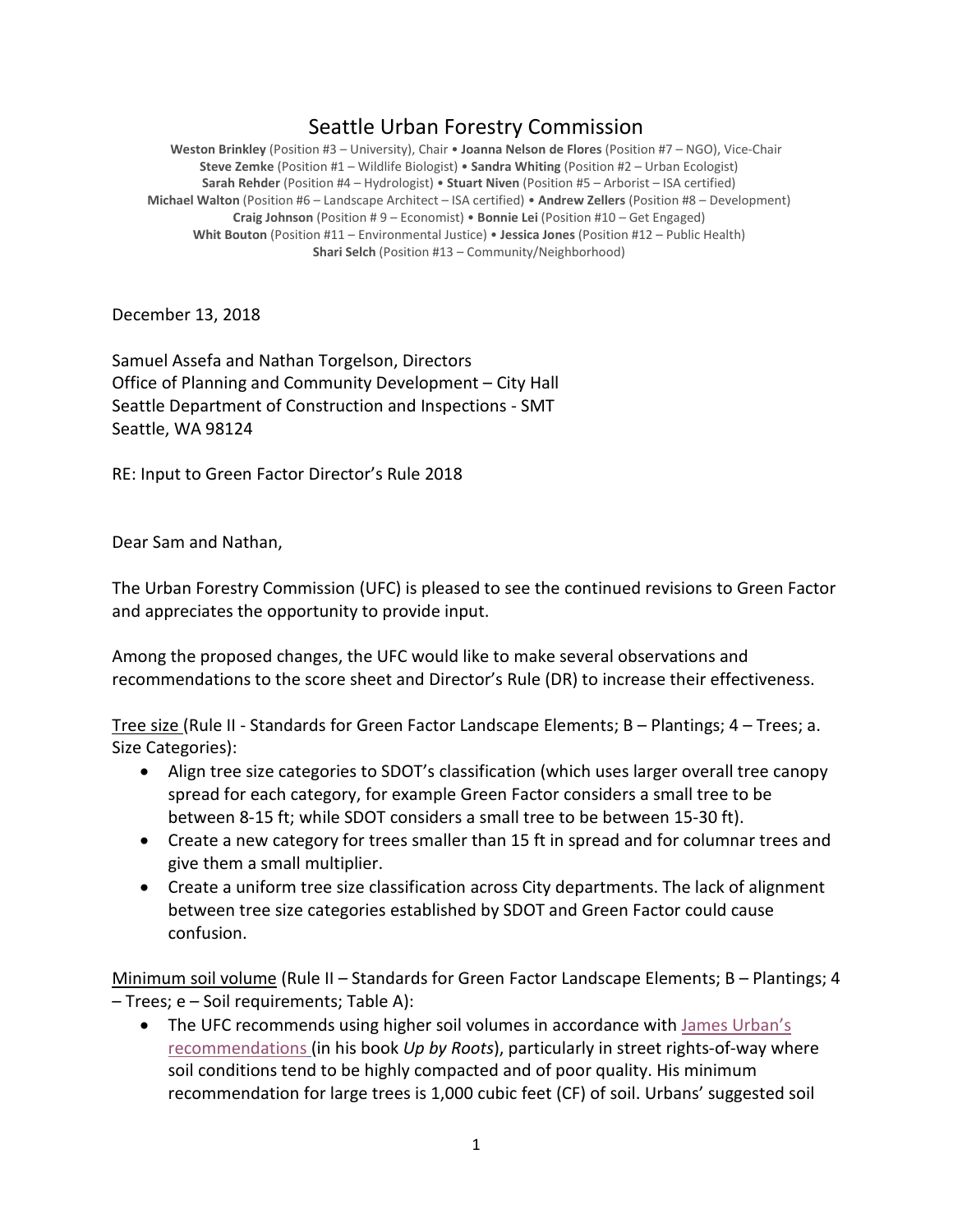volumes range from 1 CF of soil per square foot (SF) of canopy (at maturity) to 3 CF of soil per SF of canopy. It is recommended that Green Factor pursue a minimum soil requirement of 2 CF per SF of tree canopy; proposed volumes under table A indicate a requirement shy of 1 CF per SF of canopy.

1,000 CF of soil is the minimum needed to properly support a mature tree with a 35' diameter canopy, which is a typical sized mature street tree when no overhead powerlines are present. Trees lacking in available growing medium (quality soil) are more susceptible to insect and fungal damage, stunted growth, shorter life spans and increased maintenance. This is most prevalent when trees are planted in 'islands' such as street trees, parking lots, and buffer plantings surrounded by adjacent imperviable surfacing.



## Chart 1 (JamesUrban.net/specifications)

It is recommended to close a loophole in the current DR (DR 2015-30) by stating soils over 48" in depth do not contribute towards meeting the requirements of providing adequate soil volumes for trees. The volume of soil is more clearly tied to the square footage of planting area required on the [GF scoresheet items 4-7.](http://www.seattle.gov/Documents/Departments/UrbanForestryCommission/2018/2018docs/GFrevisedscoresheet2017_09_06.pdf) Including this ratio of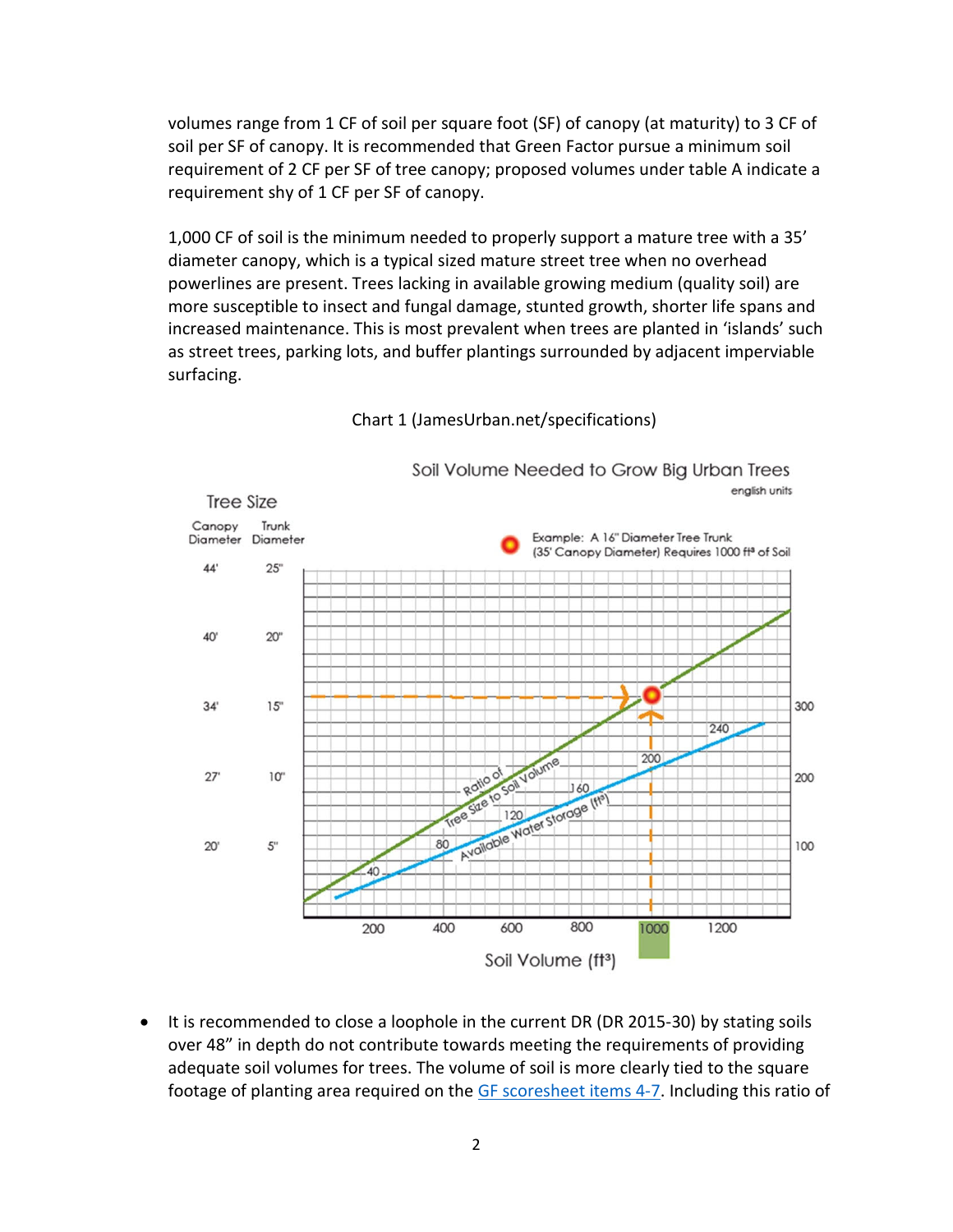soil volume to square feet of planting area in the DR would clarify and reinforce the intent. This would eliminate the possibility of achieving required soil volumes for trees on sites by using deep soil wells within undersized planting areas, thus not meeting the intent.

Irrigation (Rule I - General Standards; 5 – Irrigation)

- Establishment of all planting, including drought-tolerant species, requires supplemental water for at least two growing seasons. The UFC recommends increasing the watering requirement to five years minimum for trees and woody shrubs in order to ensure strong plant establishment and healthy, vigorous long-term survival.
- The UFC also would like to point out the current irrigation requirement conflicts with certain projects trying to achieve LEED status. To gain a point under the Landscape Water Use Reduction category for LEED, temporary irrigation systems used for plant establishment are only allowed if removed within one year of installation. A LEED specialist should be consulted to verify the frequency of this situation and provide recommendations on how both requirements can be met.

Structural Soils Systems (Rule II – Standards for Green Factor Landscape Elements; F – Structural Soils Systems):

- Clarify these systems must allow for a continuous feeder root zone between the system and the adjacent planting areas. Credit for these systems should also factor in the volume of soil they provide up to a maximum 48" depth. There are multiple manufacturers of soil cells currently available, with many configurations providing varying levels of soil depth.
- On the Green Factor Score Sheet, the UFC recommends providing more incentive towards the planting of conifers. Conifers typically work harder than deciduous trees when it comes to providing year-around ecological services, wildlife habitat, clean air, and runoff reduction; as well as providing a longer service life (they have longer life spans). A potential way for rewarding more conifers in landscape plans could be heavier weighting of points for conifers over deciduous trees on the score sheet.

## Additional recommendations:

- 1. Change the perception of trees as short-term elements in the landscape whose purpose is to 'dress-up' a new project. Urban trees under appropriate conditions can live many decades, even centuries, with their ecosystem and infrastructure values increasing as they mature.
- 2. Give tree preservation of high-value trees, such as mature conifers and native trees, the highest valuation on the Green Factor Score Sheet. Smaller trees should have lower values.
- 3. Emphasis should be given to native tree species, whenever possible, to maximize benefits to wildlife habitat.
- 4. Increase the multiplier to further favor retention of established trees. The value of established tree preservation is much greater than planting new trees. Existing trees have